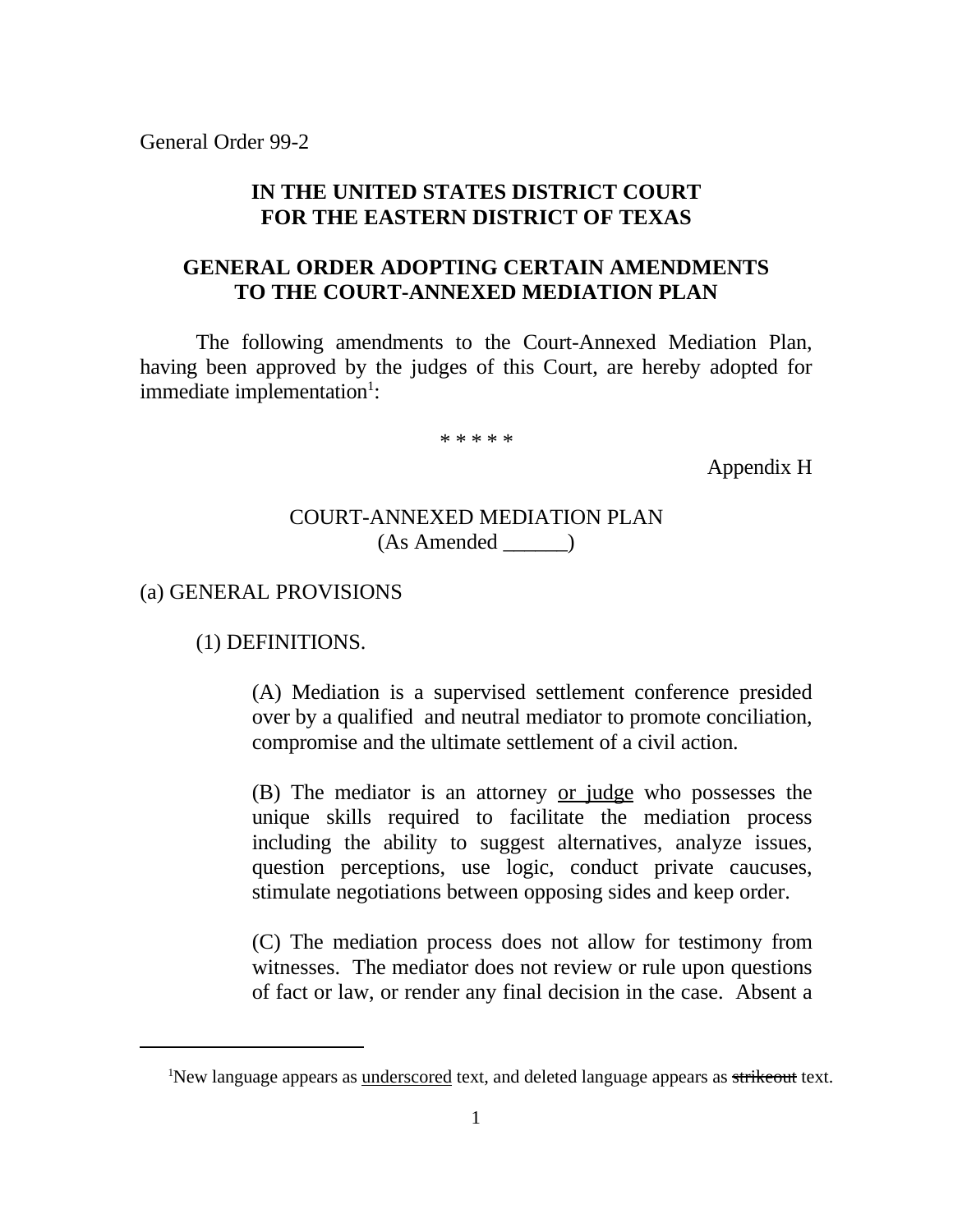settlement, the mediator will report only to the presiding judge as to whether the case settled, was adjourned for further mediation (by agreement of the parties), or that the mediator declared an impasse.

(2) PURPOSE. It is the purpose of the court, through adoption and implementation of this Plan, to provide an alternative mechanism for the resolution of civil disputes (a court annexed mediation procedure) leading the disposition before trial of many civil cases with resultant savings in time and costs to the litigants and to the court, but without sacrificing the quality of justice to be rendered or the right of the litigants to a full trial in the event of an impasse following mediation.

## (b) QUALIFICATION AND COMPENSATION OF MEDIATORS; ETHICAL PRINCIPLES

- (1) QUALIFICATIONS. An individual may serve as a mediator in this court if:
	- (A) He or she is a former state court judge who presided in a court of general jurisdiction and was also a member of the bar in the state in which he or she presided; or
	- (B) He or she is a retired judicial officer of the United States; or
	- (C) He or she is a licensed attorney, has been a member of a state bar for at least seven (7) years and is currently admitted to the bar of this court.

In addition, attorneys who serve as mediators in this court must have completed a forty-hour mediation training course certified by the State Bar of Texas.

(2) DISQUALIFICATION. Any person selected as a mediator may be disqualified for bias or prejudice pursuant to 28 U.S.C. § 144 by the presiding judge, and shall be disqualified in any case in which such action would be required by a justice, judge or magistrate judge governed by 28 U.S.C. § 455.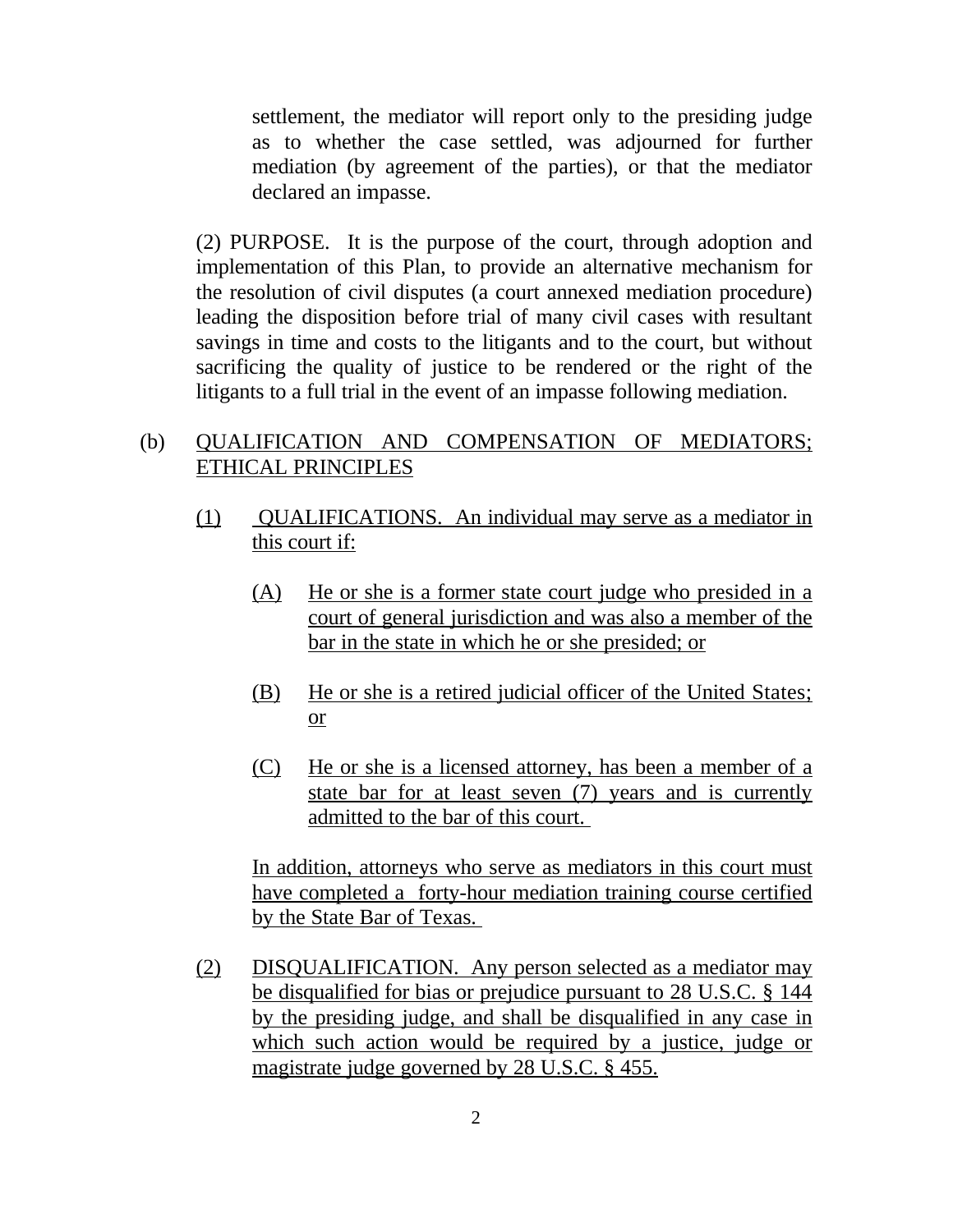- (3) COMPENSATION. Mediators shall be compensated at a rate provided by the parties general order of the court, as amended from time to time by the chief judge. Absent agreement of the parties to the contrary, the cost of the mediator's services shall be borne equally by the parties to the mediation conference.
	- (A) LIMITATIONS ON COMPENSATION. Except as provided by this Plan, no mediator shall charge or accept in connection with the mediation of any particular case any fee or thing of value from any other source whatever, absent written approval of the court given in advance of the receipt of any such payment or thing of value.
- (4) MEDIATORS AS COUNSEL. Any member of the bar who is designated as a mediator pursuant to this Plan shall not for that reason be disqualified from appearing and acting as counsel in any other case pending before the court.
- (5) ETHICAL PRINCIPLES FOR ATTORNEY-MEDIATORS. Any attorney acting as a mediator pursuant to section  $(d)(1)$  of this Plan is subject to the ethical principles specified in Attachment 1 to this Plan. The clerk of court shall provide each attorney-mediator with a copy of these principles upon the attorney's designation as a mediator.

#### (b c) CASES SUBJECT TO MEDIATION; WITHDRAWAL.

(1) COURT REFERRAL. Except as specified below, litigants in all civil cases shall consider the use of court-annexed mediation pursuant to this Plan at an appropriate stage in the litigation. Upon order by the presiding judge, any civil action or claim may be referred by the Court to a mediation conference except:

- (A) Appeals from rulings of administrative law agencies;
- (B) Habeas corpus and/or extraordinary writs;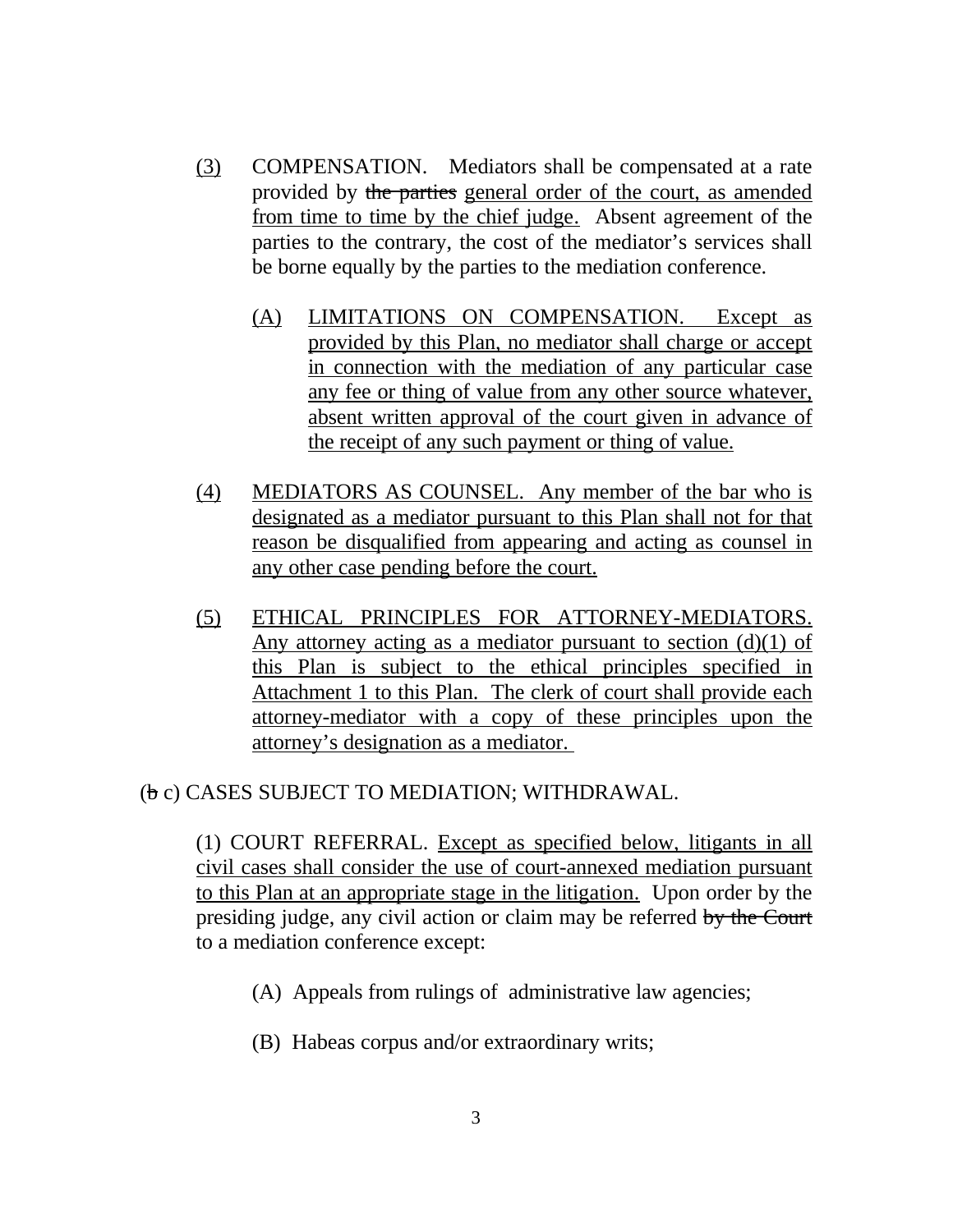(C) Bankruptcy appeals.

(2) APPLICATION OF COUNSEL. Any action or claim may also be referred to a mediation conference through the stipulation of the counsel of record and approval of the Court.

(3) WITHDRAWAL. Any civil action or claim referred to mediation pursuant to this Plan may be withdrawn from mediation by the presiding judge at any time, before or after reference, upon a determination, for any reason, that this case is not suitable for mediation.

(d) PROCEDURES FOR REFERRAL. In every case in which the Court determines that referral to mediation is appropriate pursuant to this Plan, the Court shall enter an order of referral which shall:

- (1) Designate the mediator;
- (2) Define the window of time in which the mediation conference may be conducted;
- (3) Designate lead counsel, who shall be responsible for coordinating mediation conference dates agreeable to the mediator and all counsel of record.

# (e) SCHEDULING OF CONFERENCE.

(1) PARTY ATTENDANCE REQUIRED. Unless otherwise excused by the presiding judge in writing, all parties, corporate representatives, and any other required claims professionals (e. g. insurance adjusters, etc.) shall be present at the mediation conference with full authority to negotiate a settlement. Subject to the approval of the mediator, the mediation conference may proceed in the absence of a party who, after due notice, fails to be present. Failure to comply with the attendance or settlement authority requirements may subject a party to sanctions by the Court. And upon motion of an attending party, sanctions may be imposed by the Court on any party who, absent good cause shown, failed to attend the conference.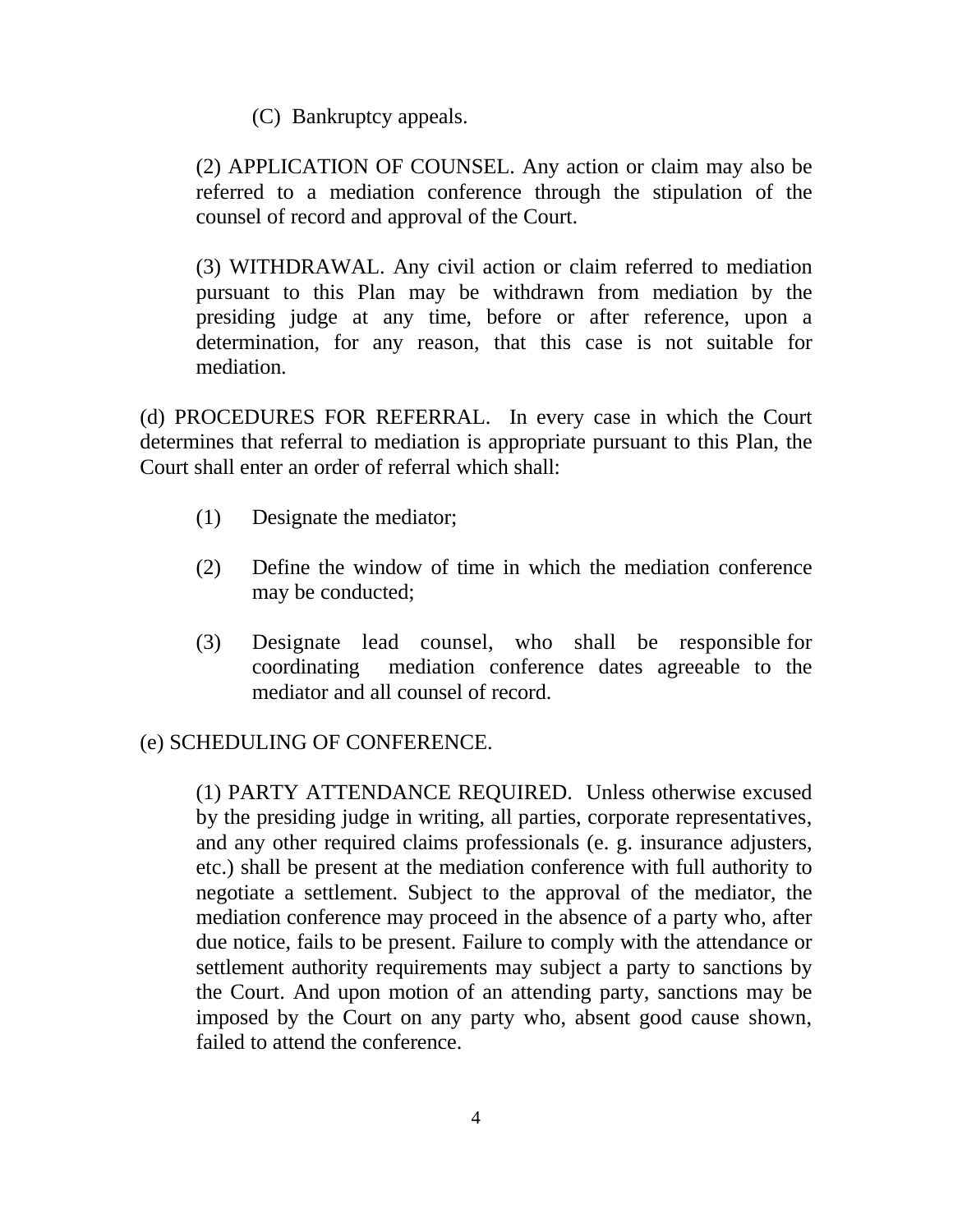(2) CONTINUANCE. The mediator may, with the consent of all parties and counsel, reschedule the mediation conference to a date certain not later than ten (10) days prior to the scheduled trial date. Any continuance beyond that time must be approved by the presiding judge.

(f) MEDIATION REPORT. Within five (5) days following the conclusion of the mediation conference, the mediator shall submit a mediation report to the presiding judge indicating whether all required parties were present. The report shall also indicate whether the case settled, was continued with the consent of the parties, or whether the mediator declared an impasse. The presiding judge will file the mediation report with the clerk of court.

(g) TRIAL UPON IMPASSE. If the mediation conference ends in an impasse, the case will be tried as originally scheduled. All proceedings of the mediation conference, including statements made by any party, attorney, or other participant. are privileged in all respects.

(h) CONFIDENTIALITY. The mediation process is to remain confidential. Mediation proceedings may not be reported, recorded, placed in evidence, made known to the trial court or jury, or construed for any purpose as an admission against interest. A party is not bound by anything said or done at a mediation conference unless a settlement is reached.

As specified in section 6 of Attachment 1 to this Plan, an attorneymediator should protect confidential information obtained by virtue of the mediation process and should not disclose such information to other attorneys within his or her law firm or use such information to the advantage of the law firm's clients or to the disadvantage of those providing such information. However, notwithstanding the foregoing, an attorney-mediator may disclose information (1) that is required to be disclosed by operation of law; (2) that he or she is permitted by the parties to disclose; (3) that is related to an ongoing or intended crime or fraud; or (4) that would prove an abuse of the process by a participant or an attorney-mediator.

(i) ADMINISTRATION AND EVALUATION OF THIS PLAN. And Absent entry of a general order to the contrary, the clerk of court is hereby designated to implement, administer, oversee and evaluate this Plan. The clerk shall make an annual report to the Court that evaluates the Plan's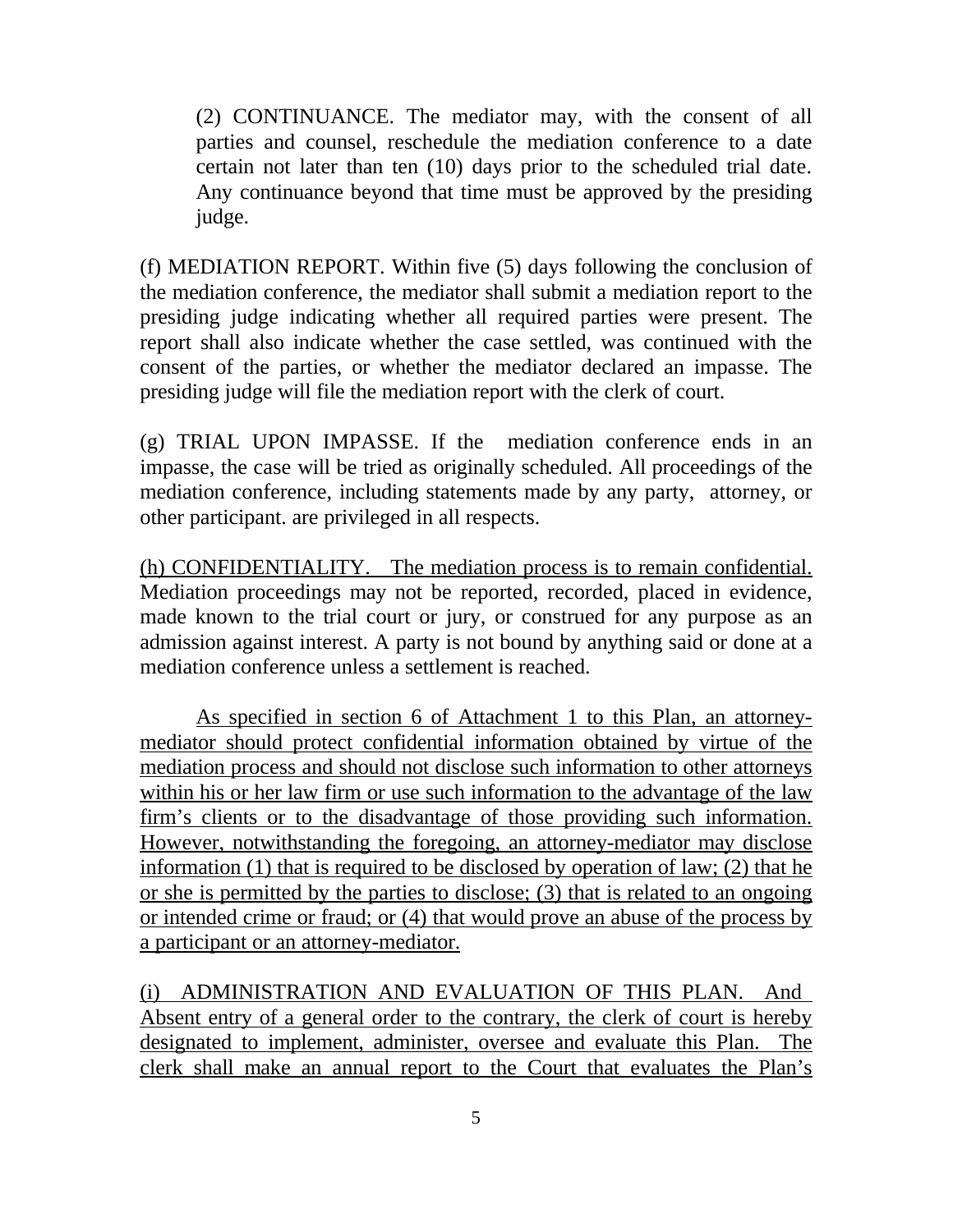effectiveness and recommends improvements to the Plan.

\* \* \* \* \*

## Attachment 1 to Appendix H, Court-Annexed Mediation Plan

# **ETHICAL PRINCIPLES FOR ATTORNEY-MEDIATORS COURT-ANNEXED MEDIATION PLAN U.S. DISTRICT COURT, EASTERN DISTRICT OF TEXAS**

# **1. An attorney-mediator appointed or selected by the court should act fairly, honestly, competently, and impartially.**

*Comment:* This is an objective, not subjective, standard. Should the integrity or competency of an attorney-mediator be questioned, the inquiry should be whether an attorney-mediator has acted fairly, honestly, competently, and impartially. Whether this standard has been met should be measured from the point of view of a disinterested, objective observer (such as the judge who oversees the mediation process), rather than from the point of view of any particular party.

The imposition of a subjective appearance standard would unfairly require the neutral to withstand the subjective scrutiny of the interested parties, who, for example, might seek to attack the neutral's impartiality if disappointed by the settlement. As this would undermine the important public interest in achieving binding settlements, there is no intention to impose such a subjective standard under this principle.

# **2. An attorney-mediator should disqualify himself or herself if there is a conflict of interest arising from a past or current relationship with a party to the mediation process.**

*Comment:* Ordinarily, an attorney-mediator cannot perform effectively if there is a past or present representational or other business relationship with one of the parties to the dispute, even if that relationship existed only in connection with entirely unrelated matters. However, such conflicts of interest may be waived by the parties, so long as the particulars of the representational or other business relationship are first fully disclosed on a timely basis. Family relationships, and relationships that give rise to an attorney-mediator's having a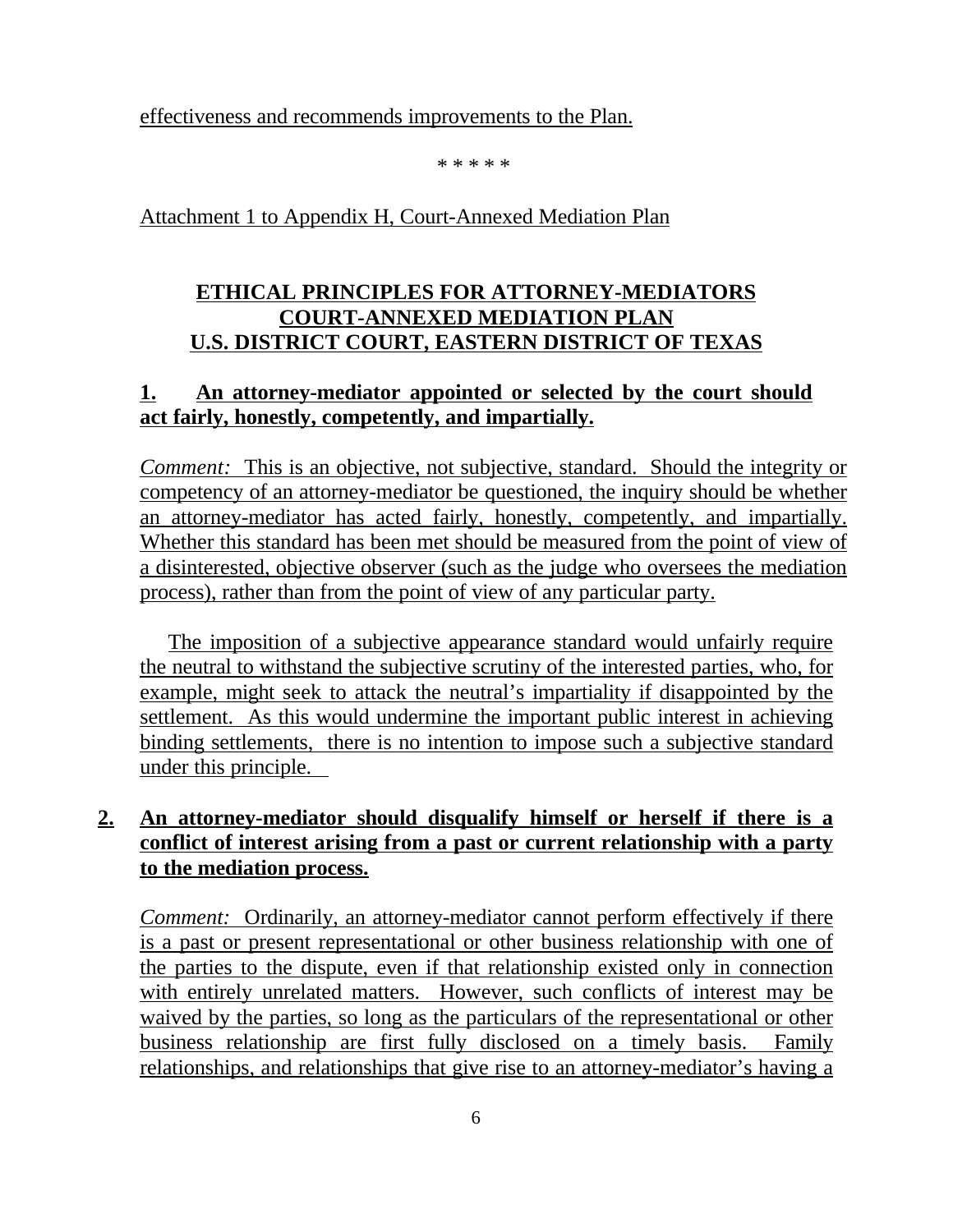financial interest in one of the parties or in the outcome of the dispute, or prior representation with regard to the particular dispute to be addressed in the mediation process, cannot be waived.

**3. An attorney-mediator should avoid future conflicts that may arise after the mediation proceeding is complete. Thus, an attorney-mediator should be barred from representing a party to the mediation proceeding with regard to the same or substantially related matters, as should his or her law firm, except that no future conflict with regard to substantially related matters will be imputed to his or her law firm after the expiration of one year from completion of the mediation process, provided that the law firm shields the mediator from participating in the substantially related matter in any way.**

*Comment:* Parties to a mediation proceeding have a reasonable expectation that they will not be harmed in the future from an attorney-mediator's knowledge about them, especially confidential information gained during the mediation process. Thus, this principle would preclude the attorney-mediator from representing any other mediation party in the same or substantially related matters, recognizing the sensitive nature of information, opinions, and strategies learned by the mediator. The same impairment would be imputed to the attorney-mediator's law firm in the same case, but it would dissipate with the passage of time, our recommendation being one year, in any substantially related matter. This safe harbor recognizes that it would be far too draconian to automatically preclude the law firm's representation of a prospective client for all time merely because an attorney-mediator in that firm conducted mediation proceedings involving that party in the past, even in a substantially related matter. This provision assumes that the attorney-mediator has observed the duty of confidentiality and that he or she can be screened from any future related matter undertaken by the firm. Finally, because an attorney who serves as a court-appointed mediator does not thereby undertake the representation of the participants as clients in the practice of law, ethical rules governing future conflicts of interest arising from past representation, such as the ABA Model Rules of Professional Conduct 1.9 and 1.10, do not appear to apply.

## **4. Before accepting a mediation assignment, an attorney-mediator should disclose any facts or circumstances that may give rise to an appearance of bias.**

*Comment:* Once such disclosure is made, the attorney-mediator may proceed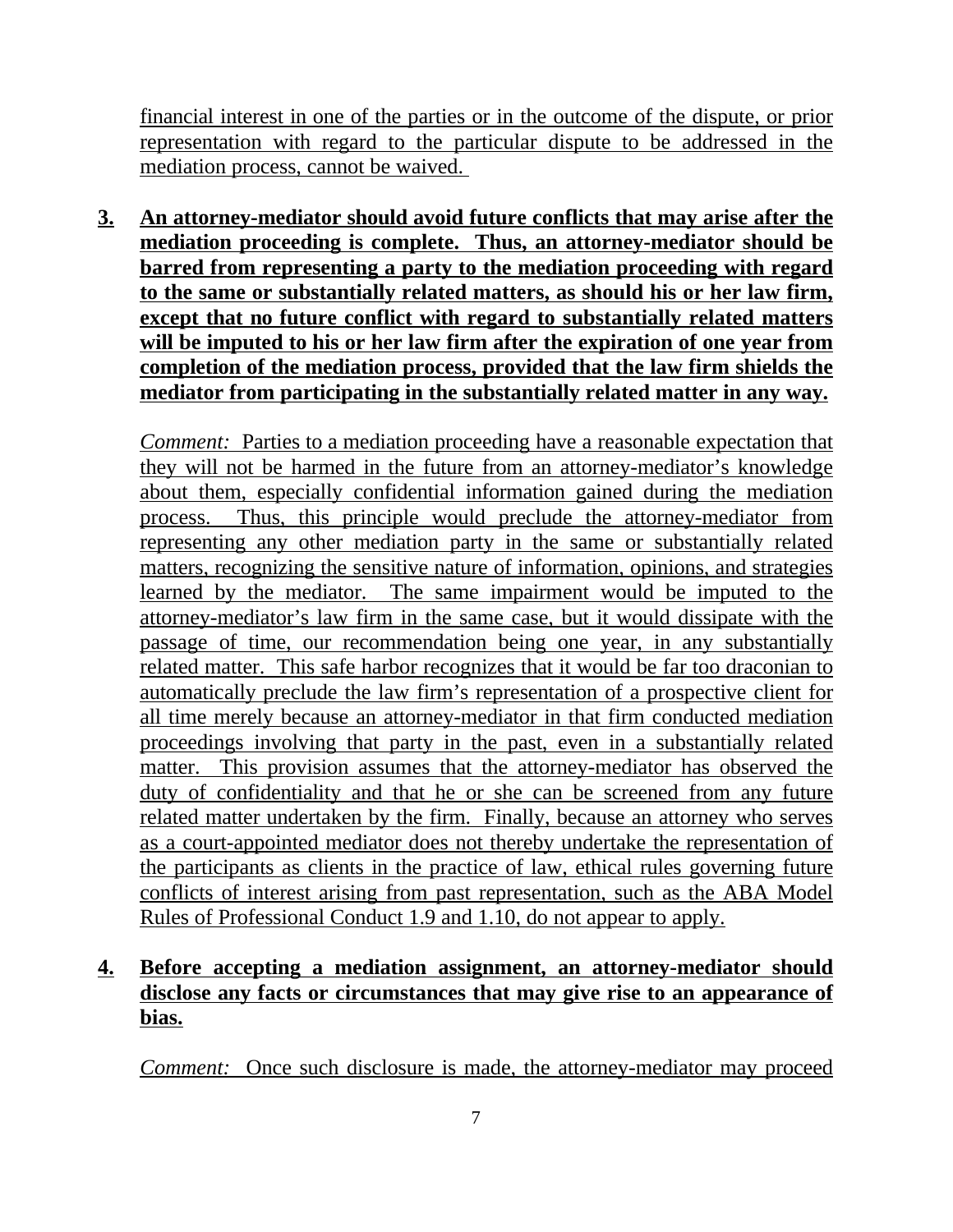with the mediation process if the party or parties against whom the apparent bias would operate waive the potential conflict. The best practice is for the attorney-mediator to disclose the potential conflict in writing and to obtain written waivers from each party before proceeding.

## **5. While presiding over the mediation process, an attorney-mediator should refrain from soliciting legal business from, or developing an attorney-client relationship with, a participant in that ongoing mediation process.**

*Comment:* This provision prohibits the development of a representational attorney-client relationship, or the solicitation of one, during the course of the mediation process. It is not intended to preclude consideration of enlarging the mediation process to include related matters, nor is it intended to prevent the attorney-mediator from accepting other mediation assignments involving a participant in an ongoing mediation matter, provided the attorney-mediator discloses such arrangements to all the other participants in the ongoing mediation matter.

**6. An attorney-mediator should protect confidential information obtained by virtue of the mediation process and should not disclose such information to other attorneys within his or her law firm or use such information to the advantage of the law firm's clients or to the disadvantage of those providing such information. However, notwithstanding the foregoing, an attorney-mediator may disclose information (a) that is required to be disclosed by operation of law, including this court's Mediation Plan; (b) that he or she is permitted by the parties to disclose; (c) that is related to an ongoing or intended crime or fraud; or (d) that would prove an abuse of the process by a participant or an attorney-mediator.**

*Comment:* This provision requires protection of confidential information learned during the mediation processes. For this purpose, information is confidential if it was imparted to the attorney-mediator with the expectation that it would not be used outside the mediation process. Information otherwise discoverable in the litigation does not become confidential merely because it has been exchanged in the mediation process. This principle also permits disclosure of information that is required to be disclosed by operation of law. This provision accommodates laws such as those requiring the reporting of domestic violence and child abuse.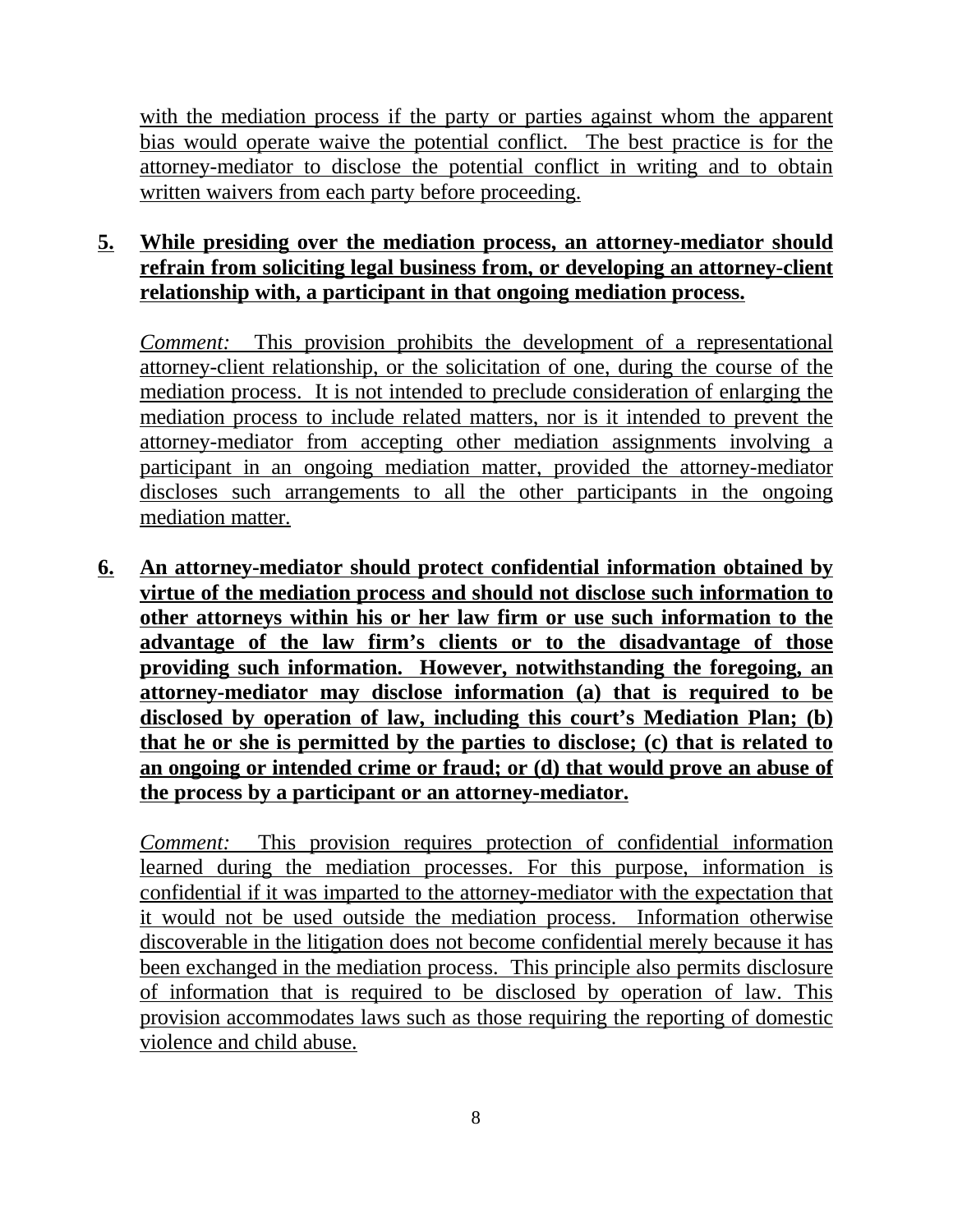**7. An attorney-mediator should protect the integrity of both the trial and mediation processes by refraining from communicating with the assigned trial judge concerning the substance of negotiations or any other confidential information learned or obtained by virtue of the mediation process, unless all of the participants agree and jointly ask the attorneymediator to communicate in a specified way with the assigned trial judge**.

*Comment:* This policy forbids attorney-mediators from speaking with the assigned trial judge about the substance of confidential negotiations and also prohibits the assigned trial judge from seeking such information from an attorney-mediator. Docket control should be facilitated by means of the attorney-mediator's report (see section (f) of the Plan) of whether the case settled or not or through other periodic reporting that does not discuss parties' positions or the merits of the case.

Public confidence in both the trial and settlement processes can be undermined if direct communication is permitted between the attorney-mediator and the assigned trial judge regarding the merits of the case or the parties' confidential settlement positions. However, it does no harm to communicate with the trial judge at the joint request of the parties, such as requests for continuances, discovery accommodations, more time to pursue the effort, or administrative closure of the case pending implementation of a settlement agreement.

## **8. An attorney-mediator should fully and timely disclose all fee and expense requirements to the prospective participants in the settlement process in accordance with section (c) of this Plan. A participant who is unable to afford the cost of mediation may be excused from paying by the trial judge.**

*Comment:* If the trial judge intends to require a certain level of *pro bono* service from the attorney-mediator in a particular case, the level of the *pro bono* commitment should be explicitly defined by the trial judge at the outset of the mediation process, then explained by the mediator to the parties. When, as in most cases, the attorney-mediator is permitted to charge a fee to mediation participants, disputes about mediation fees, though rare, can be prevented through disclosure at the outset of the fee arrangements.